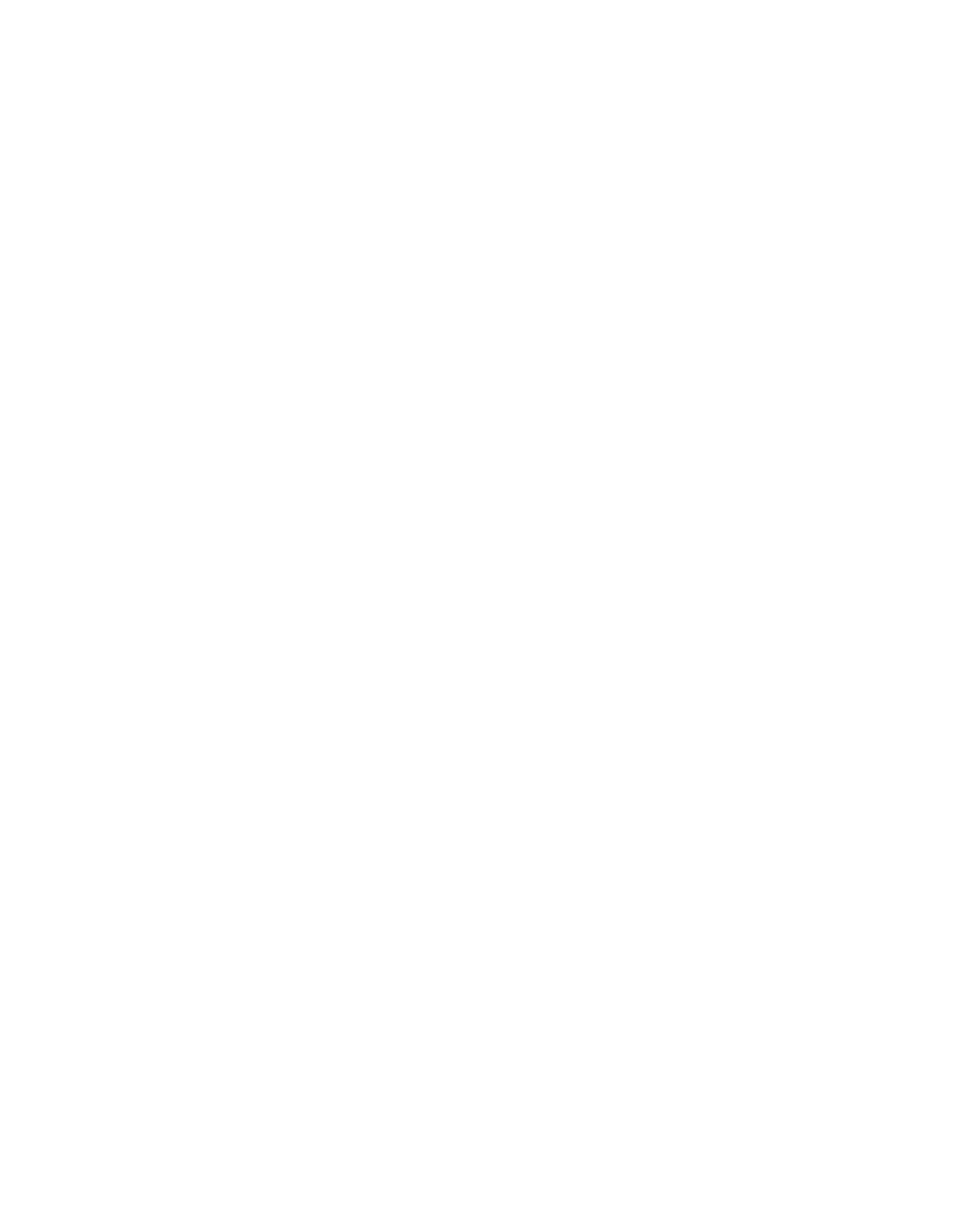## <span id="page-2-0"></span>**101 SHORT TITLE**

These regulations, together with all future amendments, shall be known as the Boulder County Storm Drainage Criteria Manual (referred to herein as MANUAL) as referenced in the Boulder County Land Use Code (referred to as CODE).

## **102 JURISDICTION**

This MANUAL shall apply to all land within the unincorporated areas of Boulder County.

#### **103 LEGAL BASIS**

Because the legal basis and practice of establishing drainage policy and criteria is well established, a discussion on it is not presented herein. If a reader is interested in the history of case law regarding establishing drainage policy, the Drainage Law chapter of the Urban Storm Drainage Criteria Manual, available through the Urban Drainage and Flood Control District, offers a lengthy and detailed review.

#### **104 PURPOSE**

Presented in this MANUAL are the minimum design and technical criteria for the analysis and design of storm drainage and water quality facilities. All proposed construction submitted for approval under the provisions of the CODE shall include adequate storm drainage system analyses and appropriate drainage system design. Such analyses and design shall conform to the criteria set forth herein. Individuals using this MANUAL are assumed to possess a working knowledge of hydrology and hydraulics and to have experience in storm drainage design and analysis. Publications referenced in this MANUAL can provide additional guidance as needed. Where the criteria in this MANUAL vary from those found in other Boulder County publications, the criteria in this MANUAL shall govern.

#### **105 ENACTMENT AUTHORITY**

The CODE has been adopted pursuant to the authority conferred within the following sections of the Colorado Revised Statutes, as amended:

- 1. Article 32 of Title 22 (Zoning, Planning, and Building Code Duties of School District Boards)
- 2. Article 65.1 of Title 24 (Areas and Activities of State Interest)
- 3. Article 67 of Title 24 (Planned Unit Development Act of 1972)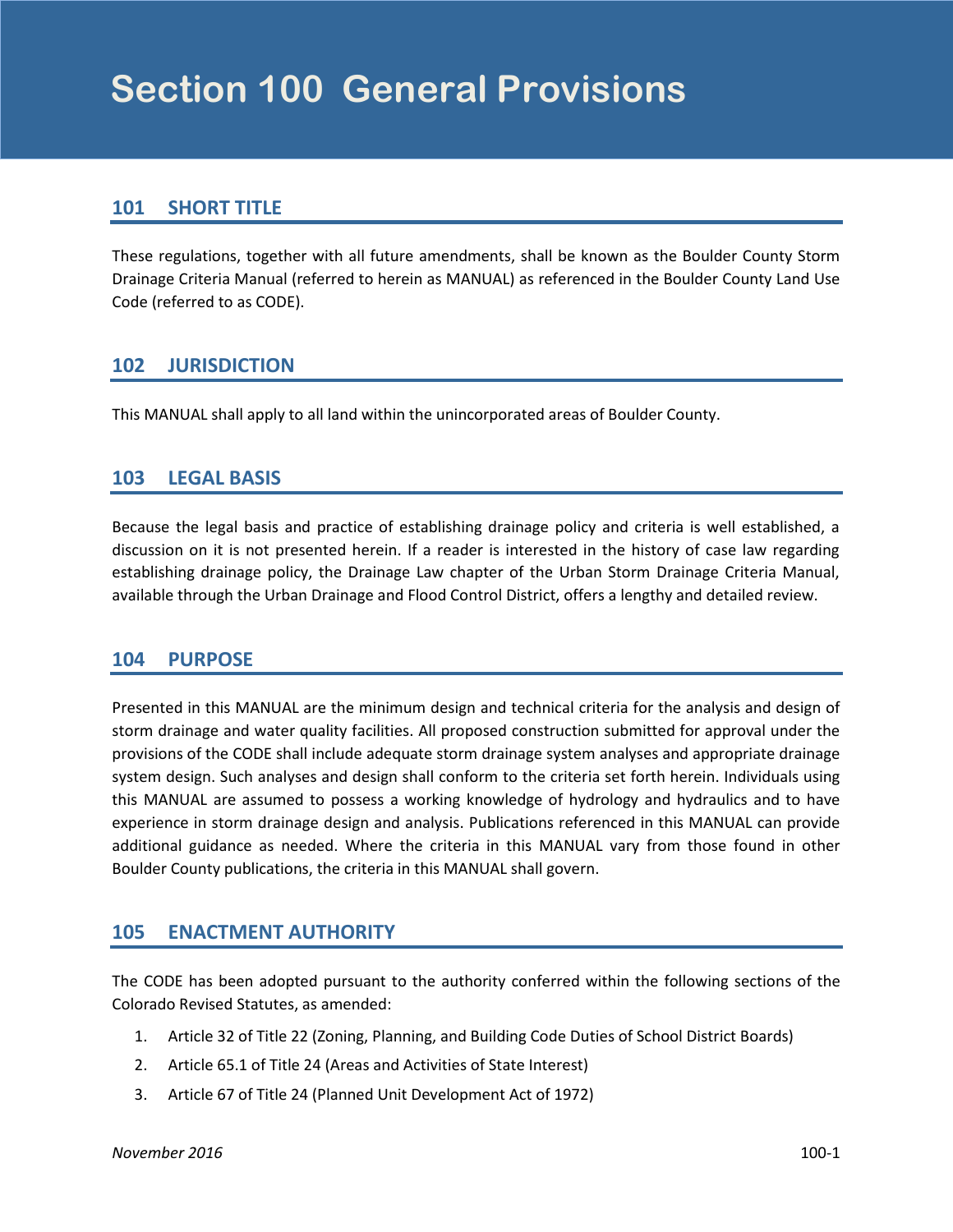- <span id="page-3-0"></span>4. Article 68 of Title 24 (Vested Property Rights)
- 5. Article 6 of Title 28 (Division of Aviation)
- 6. Article 20 of Title 29 (Local Government Land Use Control Enabling Act)
- 7. Article 11 of Title 30 (County Powers and Functions)
- 8. Article 15 of Title 30 (County Regulations under Police Power)
- 9. Article 28 of Title 30 (County Planning and Building Codes)
- 10. Article 1 of Title 32 (Special District Act/Provisions)
- 11. Article 1 of Title 34 (Preservation of Commercial Mineral Deposits)
- 12. Article 30.5 of Title 38 (Conservation Easements)
- 13. Article 2 of Title 43 (State, County, and Municipal Highways)
- 14. Article 4 of Title 41 (Airports).

The CODE refers to this MANUAL as the authoritative reference for drainage. The Urban Storm Drainage Criteria Manual (USDCM), available through the Urban Drainage and Flood Control District (UDFCD) (*<http://udfcd.org/criteria-manual>*), may be used as an authoritative supplement to the MANUAL. The Boulder County Multimodal Transportation Standards shall be used for design standards and specifications; however, any drainage criteria included in the Boulder County Multimodal Transportation Standards is superseded by the criteria contained in this MANUAL. All sections, paragraphs, and subparagraphs enumerated in this MANUAL shall be considered incorporated into the CODE by reference.

#### **106 AMENDMENT AND REVISIONS**

These policies and criteria are basic guidelines, which may be amended as new technology is developed or experience is gained through use of this MANUAL that indicates the need for revision. Amendments and revisions to this MANUAL will be recommended by the County Engineer and submitted to the Board of County Commissioners for acceptance.

## **107 ENFORCEMENT RESPONSIBILITY**

The enforcement of the provisions of this MANUAL will be in accordance with the most recent version of the CODE.

## **108 INTERPRETATION**

The principles set forth in the most recent version of the CODE shall be used in interpreting the provisions of this MANUAL.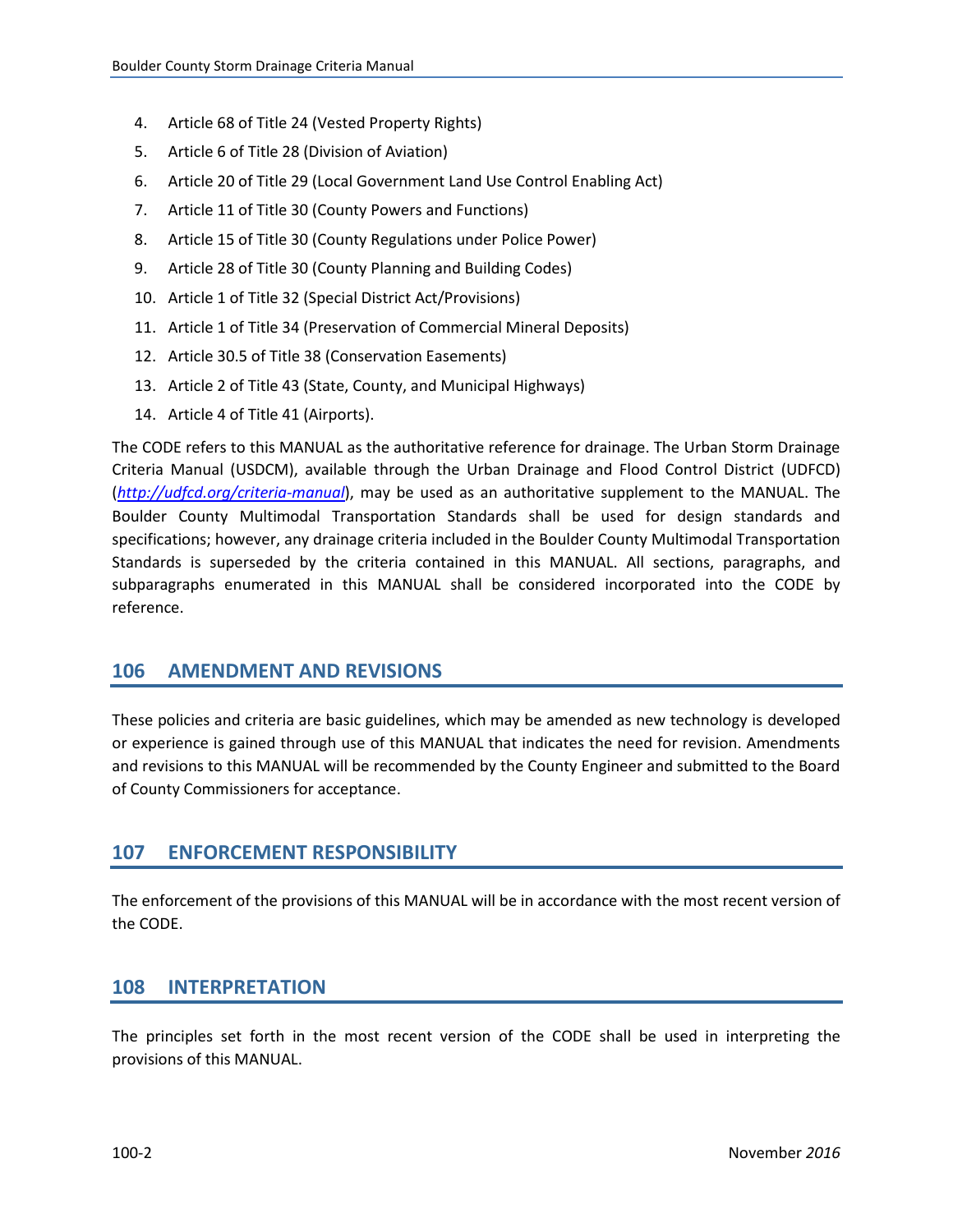#### <span id="page-4-0"></span>**109 DESIGN EXCEPTIONS**

The county recognizes that in certain limited instances, such as in, but not limited to, the county's historic townsites, environmentally significant areas, or areas with significant view sheds, it may be exceptionally difficult to both conform to these criteria and maintain the special character and environmental values associated with such areas. In these instances, the applicant will document in writing, good and sufficient cause for a requested Design Exception on the most recent Boulder County Design Exception Request Form, which is available from the Boulder County Department of Transportation (*<http://www.bouldercounty.org/doc/transportation/designexceptionrequestform.pdf>*). It shall be stamped and signed by a Colorado Professional Engineer. The rationale for the Design Exception Request shall demonstrate the following:

- 1. It is not likely to unacceptably compromise public safety;
- 2. It is not contrary to best engineering practices, as reflected by the approach outlined in the latest version of the USDCM, an authoritative supplement to this MANUAL;
- 3. It is not contrary to the intent and general purpose of this MANUAL, including without limitation an appropriate balancing of safety, multimodal mobility, and pursuit of the environmental, community, and sustainability goals outlined in the Comprehensive Plan;
- 4. It does not result in a significant impact to the public due to maintenance of the improvements;
- 5. It is the minimum exception from the criteria in this MANUAL necessary to afford relief, given the context;
- 6. It reflects special conditions or exceptional characteristics of the proposal, not created by the applicant, that justify an exception from strict and literal interpretation of this MANUAL to avoid unusual difficulties or unnecessary hardship; and
- 7. It is reasonably necessary for the health, safety, and welfare of the public.

Upon receipt of a written request for a Design Exception from a particular criterion in this MANUAL, the County Engineer may issue a determination on whether a Design Exception should be granted or denied given the context. The County Engineer will provide a copy of the determination to the applicant and, if applicable, to the Land Use Department.

The Board of County Commissioners acknowledges that some judgments ought to be made by technical experts, particularly those involving public safety and prevailing engineering practice. Therefore, the Board of County Commissioners typically defers to the professional judgment of the County Engineer. However, the Board of County Commissioners retains its discretion to make the final decision on whether a Design Exception is appropriate in light of the context of a land use application and the applicable Land Use Code criteria.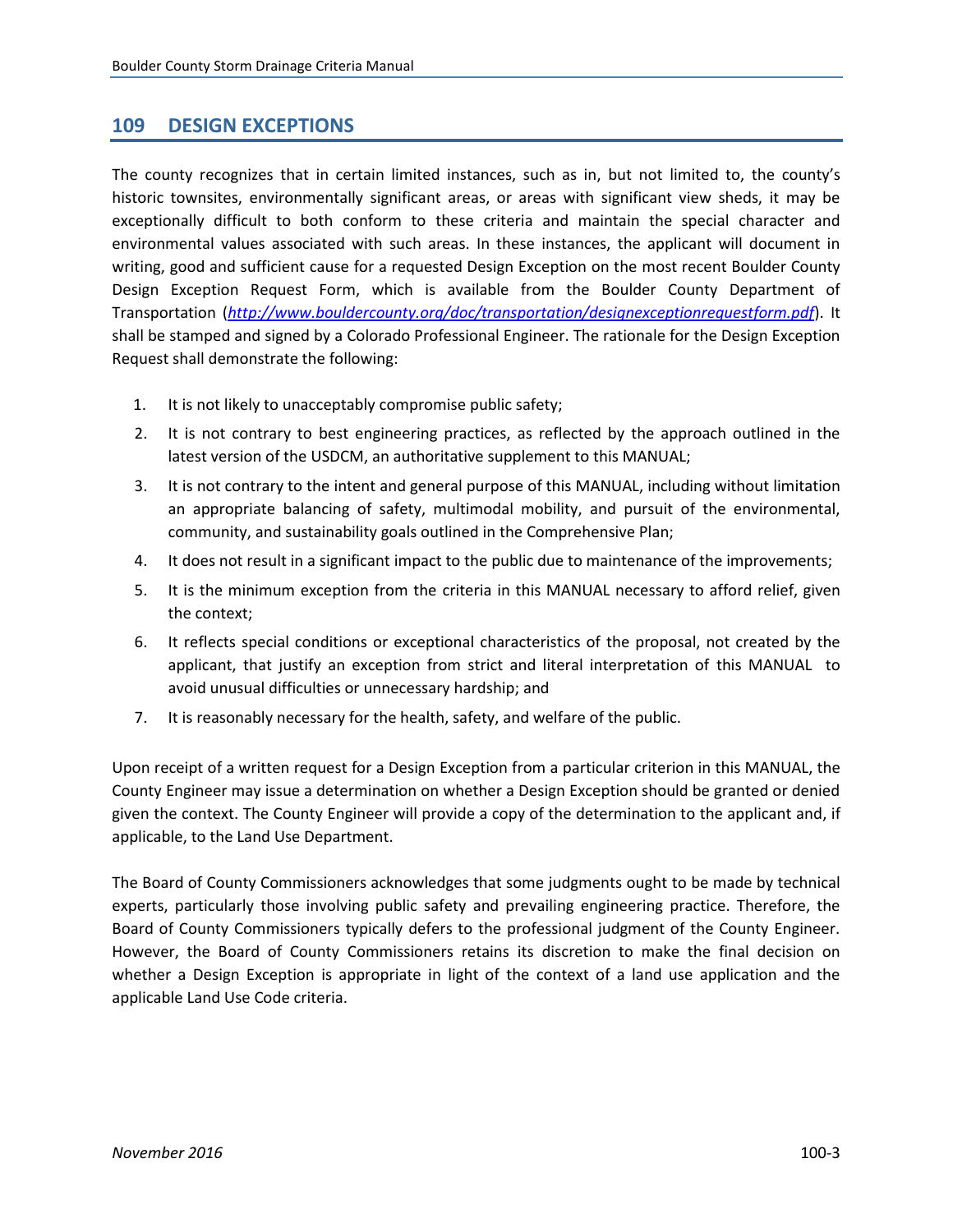## <span id="page-5-0"></span>**110 ABBREVIATIONS**

| <b>AASHTO</b> | American Association of State Highway and Transportation Officials          |
|---------------|-----------------------------------------------------------------------------|
| <b>ASTM</b>   | American Society of the International Association for Testing and Materials |
| <b>BFE</b>    | <b>Base Flood Elevation</b>                                                 |
| <b>BMP</b>    | <b>Best Management Practice</b>                                             |
| CAD           | Computer-Aided Design                                                       |
| <b>CDOT</b>   | Colorado Department of Transportation                                       |
| <b>CDPHE</b>  | Colorado Department of Public Health and Environment                        |
| <b>CDPS</b>   | Colorado Discharge Permit System                                            |
| cfs           | Cubic Feet per Second                                                       |
| cfs/ft        | Cubic Feet per Second per Foot                                              |
| <b>CLOMR</b>  | <b>Conditional Letter of Map Revision</b>                                   |
| <b>CMP</b>    | <b>Corrugated Metal Pipe</b>                                                |
| <b>CMPA</b>   | Corrugated Metal Pipe Arch                                                  |
| <b>CUHP</b>   | Colorado Urban Hydrograph Procedure                                         |
| <b>CWCB</b>   | <b>Colorado Water Conservation Board</b>                                    |
| <b>DPR</b>    | Development Plan Review                                                     |
| <b>DRCOG</b>  | Denver Regional Council of Governments                                      |
| EA            | <b>Environmental Assessment</b>                                             |
| EGL           | <b>Energy Grade Line</b>                                                    |
| <b>EIS</b>    | <b>Environmental Impact Statement</b>                                       |
| <b>EPA</b>    | U.S. Environmental Protection Agency                                        |
| <b>ESA</b>    | <b>Endangered Species Act</b>                                               |
| <b>FEMA</b>   | <b>Federal Emergency Management Agency</b>                                  |
| <b>FHAD</b>   | Flood Hazard Area Delineation                                               |
| <b>FHWA</b>   | Federal Highway Administration                                              |
| <b>FIR</b>    | Field Inspection Review; CDOT/county Term for Preliminary Design or Review  |
| <b>FIS</b>    | Flood Insurance Study                                                       |
| <b>FONSI</b>  | Finding of No Significant Impact                                            |
| <b>FOR</b>    | Final Office Review; CDOT/county term for Final Design or Review            |
| fps           | Feet per Second                                                             |
| <b>GSB</b>    | <b>Grouted Sloping Boulder</b>                                              |
| <b>HDS</b>    | <b>Hydraulic Design Series</b>                                              |
| HEC           | <b>Hydrologic Engineering Center</b>                                        |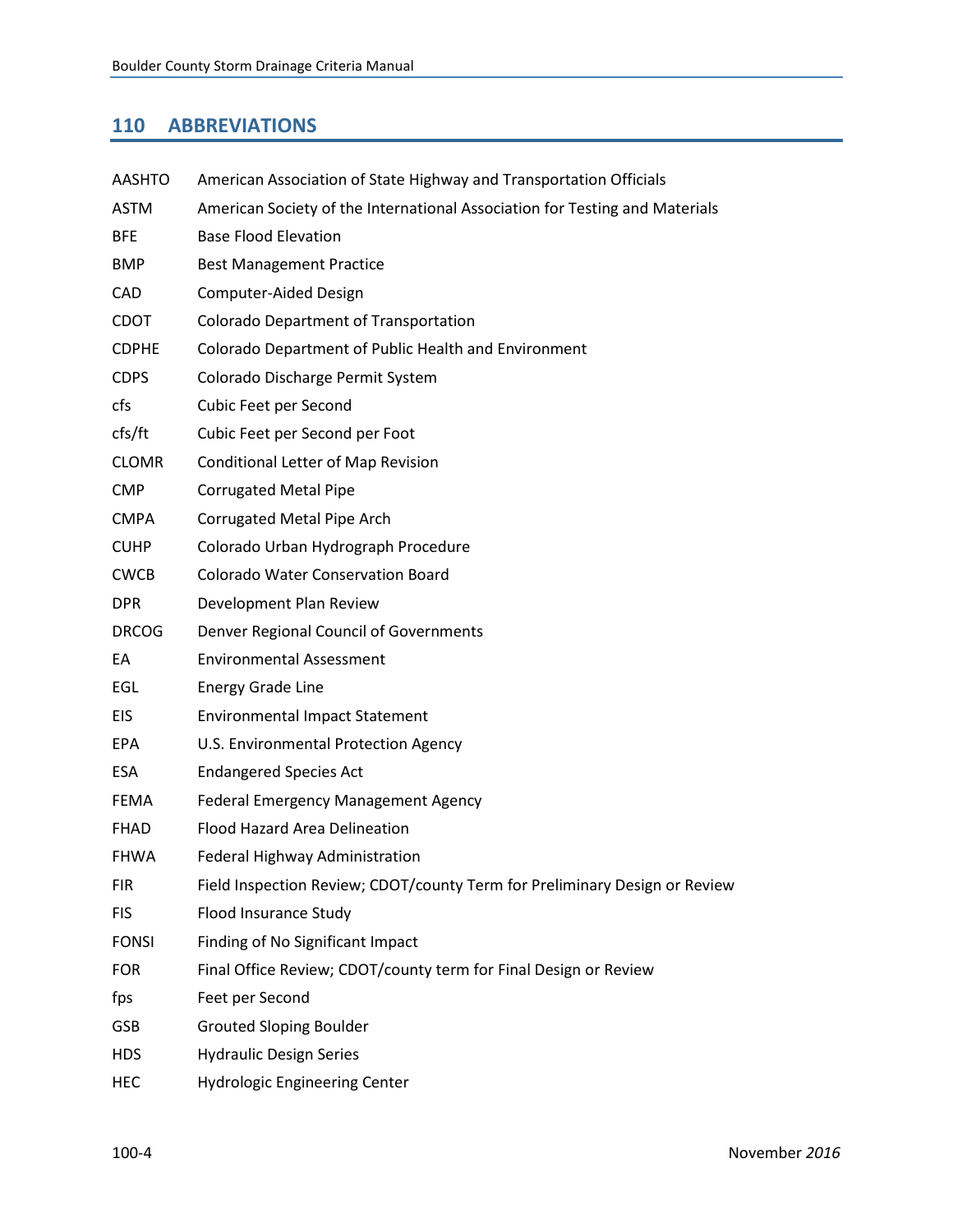<span id="page-6-0"></span>

| HERCP        | Horizontal Elliptical Reinforced Concrete Pipe  |
|--------------|-------------------------------------------------|
| LOMR         | Letter of Map Revision                          |
| MDCIA        | Minimizing Directly Connected Impervious Areas  |
| MEP          | Maintenance Eligibility Program                 |
| MS4          | Municipal Separate Storm Sewer System           |
| NEPA         | National Environmental Policy Act               |
| NFIP         | National Flood Insurance Program                |
| NOI          | Notice of Intent                                |
| <b>NPDES</b> | National Pollutant Discharge Elimination System |
| <b>NRCS</b>  | National Resource Conservation Service          |
| <b>PWQ</b>   | Permanent Water Quality                         |
| <b>RCBC</b>  | <b>Reinforced Concrete Box Culvert</b>          |
| <b>RCP</b>   | Reinforced Concrete Pipe                        |
| ROD          | <b>Record of Decision</b>                       |
| <b>ROW</b>   | Right-of-Way                                    |
| <b>SCS</b>   | <b>Soil Conservation Service</b>                |
| <b>SPP</b>   | <b>Structural Plate Pipe</b>                    |
| <b>SPPA</b>  | <b>Structural Plate Pipe Arch</b>               |
| SWMP         | Stormwater Management Plan                      |
| <b>TAPE</b>  | Technology Assessment Protocol - Ecology        |
| <b>TSS</b>   | <b>Total Suspended Solids</b>                   |
| <b>UDFCD</b> | Urban Drainage and Flood Control District       |
| <b>USACE</b> | U.S. Army Corps of Engineers                    |
| USBR         | U.S. Bureau of Reclamation                      |
| <b>USDCM</b> | Urban Storm Drainage Criteria Manual            |
| <b>USGS</b>  | U.S. Geological Survey                          |
| <b>WQCD</b>  | <b>Water Quality Control Division</b>           |
| <b>WQCV</b>  | <b>Water Quality Capture Volume</b>             |
| <b>WADOE</b> | Washington State Department of Ecology          |

## **111 GLOSSARY**

In addition to those definitions included in the CODE, the following terms may be used throughout this MANUAL:

As-Built Drawings Certified drawings showing the actual dimensions, elevations, and other conditions of the drainage facilities after construction